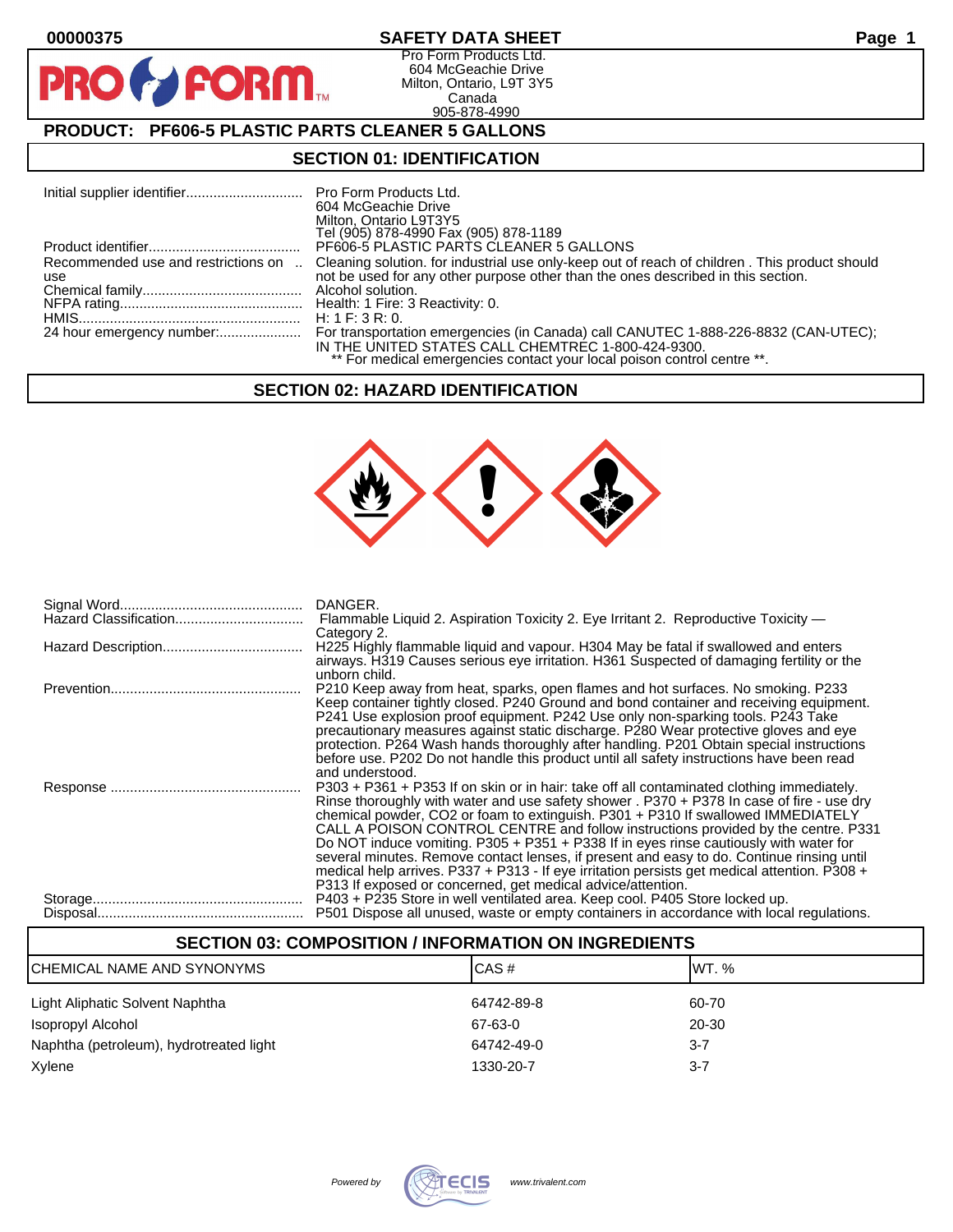# **SECTION 04: FIRST-AID MEASURES**

|            | In case of contact, immediately flush eyes, keeping eyelids open, with plenty of water for at                                                                                                                                        |
|------------|--------------------------------------------------------------------------------------------------------------------------------------------------------------------------------------------------------------------------------------|
|            | least 15 minutes. Obtain medical attention.<br>Remove all contaminated clothing and immediately wash the exposed areas with copious amounts of water for a minimum of 30 minutes or up to 60 minutes for critical body areas. If     |
| Inhalation | irritation persists, seek medical attention.<br>If inhaled, remove to fresh air. If not breathing, give artificial respiration. If breathing is                                                                                      |
|            | difficult, give oxygen, obtain medical attention.<br>Do not induce vomiting. If ingestion is suspected, contact physician or poison control<br>center immediately. If spontaneous vomiting occurs have victim lean forward with head |
|            | down to prevent aspiration of fluid into the lungs. Never give anything by mouth to an<br>unconscious person.                                                                                                                        |
|            | Treat victims symptomatically. In the event of an incident involving this product ensure that medical authorities are provided a copy of this safety data sheet.                                                                     |

## **SECTION 05: FIRE-FIGHTING MEASURES**

| Suitable and unsuitable extinguishing<br>media<br>Specific hazards arising from the<br>hazardous product, such as the nature of | "Alcohol" foam, CO2, dry chemical. Do not use water in a jet. In cases of larger fires, water<br>spray should be used.<br>Oxides of carbon (CO, CO2).                                                                                                                   |  |
|---------------------------------------------------------------------------------------------------------------------------------|-------------------------------------------------------------------------------------------------------------------------------------------------------------------------------------------------------------------------------------------------------------------------|--|
| any hazardous combustion products<br>Special protective equipment and<br>precautions for fire-fighters                          | Firefighter should be equipped with self-contained breathing apparatus and full protective<br>clothing to protect against potentially toxic and irritating fumes. Cool fire-exposed<br>containers with cold water spray. Heat will cause pressure buildup and may cause |  |

water spray. Heat will cause pressure buildup and water explosive rupture. Solvent vapours may be heavier than air and may build up and travel along the ground to an ignition source, which may result in a flash back to the source of the vapours. Keep run-off water from entering sewers and other waterways. Dike for water control.

#### **SECTION 06: ACCIDENTAL RELEASE MEASURES**

 Leak/spill.................................................. Ventilate. Eliminate all sources of ignition. Contain the spill. Avoid all personal contact. Spilled material and water rinses are classified as chemical waste, and must be disposed of in accordance with current local, provincial, state, and federal regulations. Evacuate all non-essential personnel. Prevent runoff into drains, sewers, and other waterways. Absorb with earth, sand, or another dry inert material. Shovel into suitable unsealed containers, transport to well-ventilated area (outside) and treat with neutralizing solution: mixture of water (80%) with non-ionic surfactant Tergitol TMN-10 (20%); or water (90%), concentrated ammonia (3-8%) and detergent (2%).

#### **SECTION 07: HANDLING AND STORAGE**

| Precautions for safe handling              | Avoid all skin contact and ventilate adequately, otherwise wear an appropriate breathing<br>apparatus. Always adopt precautionary measures against build-up of static which may<br>arise from appliances, handling and the containers in which product is packed. Keep away<br>from heat, sparks, and open flame. Avoid breathing vapours or mist. Ground handling<br>equipment. Handle and open container with care. Employees should wash hands and face<br>before eating or drinking. |
|--------------------------------------------|------------------------------------------------------------------------------------------------------------------------------------------------------------------------------------------------------------------------------------------------------------------------------------------------------------------------------------------------------------------------------------------------------------------------------------------------------------------------------------------|
| Conditions for safe storage, including any | Keep away from heat, sparks, and open flames. Keep container closed when not in use.                                                                                                                                                                                                                                                                                                                                                                                                     |
| incompatibilities                          | Store away from oxidizing and reducing materials. Store away from sunlight.                                                                                                                                                                                                                                                                                                                                                                                                              |

## **SECTION 08: EXPOSURE CONTROLS / PERSONAL PROTECTION**

| <b>IINGREDIENTS</b>                        | <b>ACGIH TLV</b><br><b>TWA</b> | <b>STEL</b>              | OSHA PEL<br>PEL | <b>STEL</b>     | <b>NIOSH</b><br><b>IREL</b> |
|--------------------------------------------|--------------------------------|--------------------------|-----------------|-----------------|-----------------------------|
| <b>Light Aliphatic Solvent</b><br>Năphtha  | Not established                | Not established          | Not established | Not established | Not established             |
| Isopropyl Alcohol                          | $200$ ppm                      | 400 ppm                  | 400 ppm (TWA)   | 500 ppm         | $400$ ppm                   |
| CA ON: 200 ppm (TWA), 400 ppm (STEL)       |                                |                          |                 |                 |                             |
| Naphtha (petroleum),<br>hydrotreated light | 1640 mg/m3<br>(heptane)        | Not established          | Not established | Not established | Not established             |
| 1100 ppm $(IDLH)$                          |                                |                          |                 |                 |                             |
| Xylene                                     | 50 ppm                         | $150$ ppm                | 100 ppm TWA     | Not established | Not established             |
| CA ON: 100ppm (TWA); 150ppm (STEL)         |                                |                          |                 |                 |                             |
|                                            |                                | Liquid chemical goggles. |                 |                 |                             |

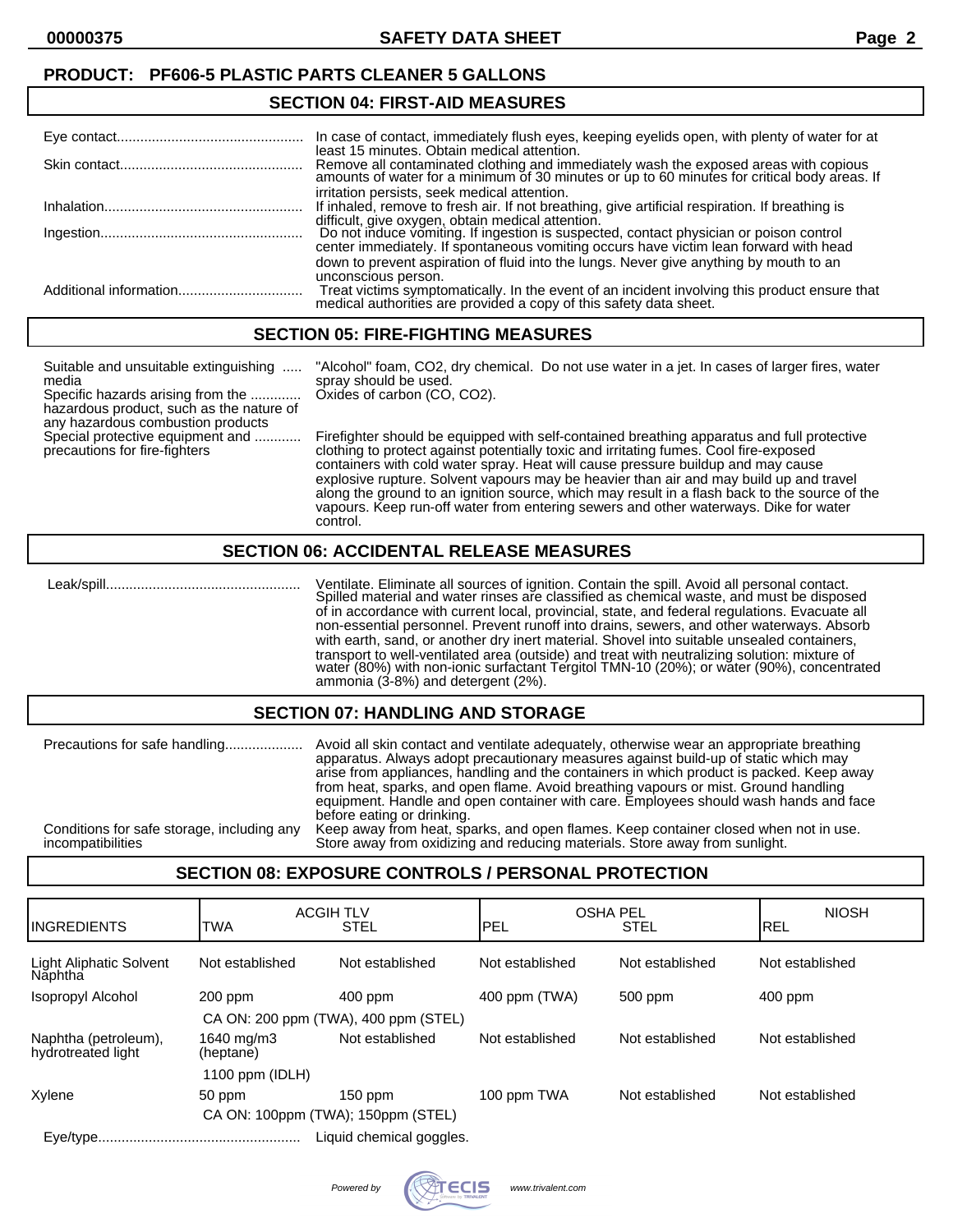## **PRODUCT: PF606-5 PLASTIC PARTS CLEANER 5 GALLONS**

## **SECTION 08: EXPOSURE CONTROLS / PERSONAL PROTECTION**

| Local exhaust ventilation is recommended. Wear an appropriate, properly fitted respirator<br>when contaminant levels exceed the recommended exposure limits. |
|--------------------------------------------------------------------------------------------------------------------------------------------------------------|
| Wear adequate profective clothes.<br>Emergency showers and eye wash stations should be available.                                                            |
|                                                                                                                                                              |

#### **SECTION 09: PHYSICAL AND CHEMICAL PROPERTIES**

| Appearance/Physical state                      | Liquid.               |
|------------------------------------------------|-----------------------|
|                                                | Clear, colourless.    |
|                                                | Hydrocarbon odour.    |
| Odour threshold (ppm)                          | Not available.        |
| Vapour pressure (mm Hg)                        | No data.              |
| Vapour density (air=1)                         | $-4.1$                |
|                                                | Not applicable.       |
| Relative Density (Specific Gravity)            | 6.35 lbs/USG - 0.762. |
| Melting / Freezing point (deg C)               | No data.              |
|                                                | Negligible.           |
| Initial boiling point / boiling range (deg C). | $82^{\circ}$ C.       |
|                                                | > 0.85.               |
| Flash point (deg C), method                    | -8. (estimated).      |
| Auto ignition temperature (deg C)              | 282°C (540°F).        |
| Upper flammable limit (% vol)                  | 12.7.                 |
| Lower flammable limit (% vol)                  | 0.9.                  |
| Partition coefficient - n-octanol/water        | Not available.        |
|                                                | 100.                  |
|                                                | 6.35.                 |
| Decomposition temperature                      | Not available.        |
|                                                | 13-15" Zahn #2.       |

## **SECTION 10: STABILITY AND REACTIVITY**

|                                                                        | Stable at normal temperatures and pressures.<br>Avoid heat, sparks and flames. Explosive reactions can occur in the presence of strong<br>oxidizing agents. |
|------------------------------------------------------------------------|-------------------------------------------------------------------------------------------------------------------------------------------------------------|
| Conditions to avoid, including static<br>discharge, shock or vibration | Keep away from heat. Aldehydes. Halogens. Strong acids. Strong oxidizers.                                                                                   |
| Hazardous decomposition products<br>Possibility of hazardous reactions | By fire:. Dense black smoke. Oxides of carbon (CO,CO2).<br>Hazardous polymerization will not occur.                                                         |

# **SECTION 11: TOXICOLOGICAL INFORMATION**

| <b>INGREDIENTS</b>                      |                                                                                                                                                                                                                                                                                        | LC50                    | LD50                                                        |
|-----------------------------------------|----------------------------------------------------------------------------------------------------------------------------------------------------------------------------------------------------------------------------------------------------------------------------------------|-------------------------|-------------------------------------------------------------|
| Light Aliphatic Solvent Naphtha         |                                                                                                                                                                                                                                                                                        | 3400 ppm 4hr rat        | 3000 mg/kg dermal rat                                       |
| <b>Isopropyl Alcohol</b>                |                                                                                                                                                                                                                                                                                        | 72600 mg/m3, rat (4 hr) | 1870 mg/kg (oral, rat).<br>4059 mg/kg (dermal, rabbit)      |
| Naphtha (petroleum), hydrotreated light |                                                                                                                                                                                                                                                                                        | 73680 ppm 4 hours rat   | $>5000$ mg/kg (oral, rat) $>3160$<br>mg/mg (dermal, rabbit) |
| Xylene                                  |                                                                                                                                                                                                                                                                                        | 6350 ppm 4 hours rat    | >3523 mg/kg rat oral                                        |
|                                         | Eye contact. Skin contact. Inhalation.<br>May cause moderate to severe eye irritation. Inhalation of vapours or mist may cause<br>drowsiness or dizziness.                                                                                                                             |                         |                                                             |
| Effects of chronic exposure             | Breathing high concentrations of vapour may cause anesthetic effects and serious health<br>effects. Prolonged or repeated skin contact may cause drying or cracking of skin.<br>Intentional misuse by deliberately concentrating and inhaling this product may be harmful<br>or fatal. |                         |                                                             |
|                                         | None of the components present in this material at concentrations equal to or greater than<br>0.1% are listed by IARC, NTP, OSHA or ACGIH as a carcinogen.                                                                                                                             |                         |                                                             |
|                                         | High level exposure to Xylene in some animal studies have been reported to cause health<br>effects on the developing embryo/fetus. The relevance of this to humans is not known.                                                                                                       |                         |                                                             |